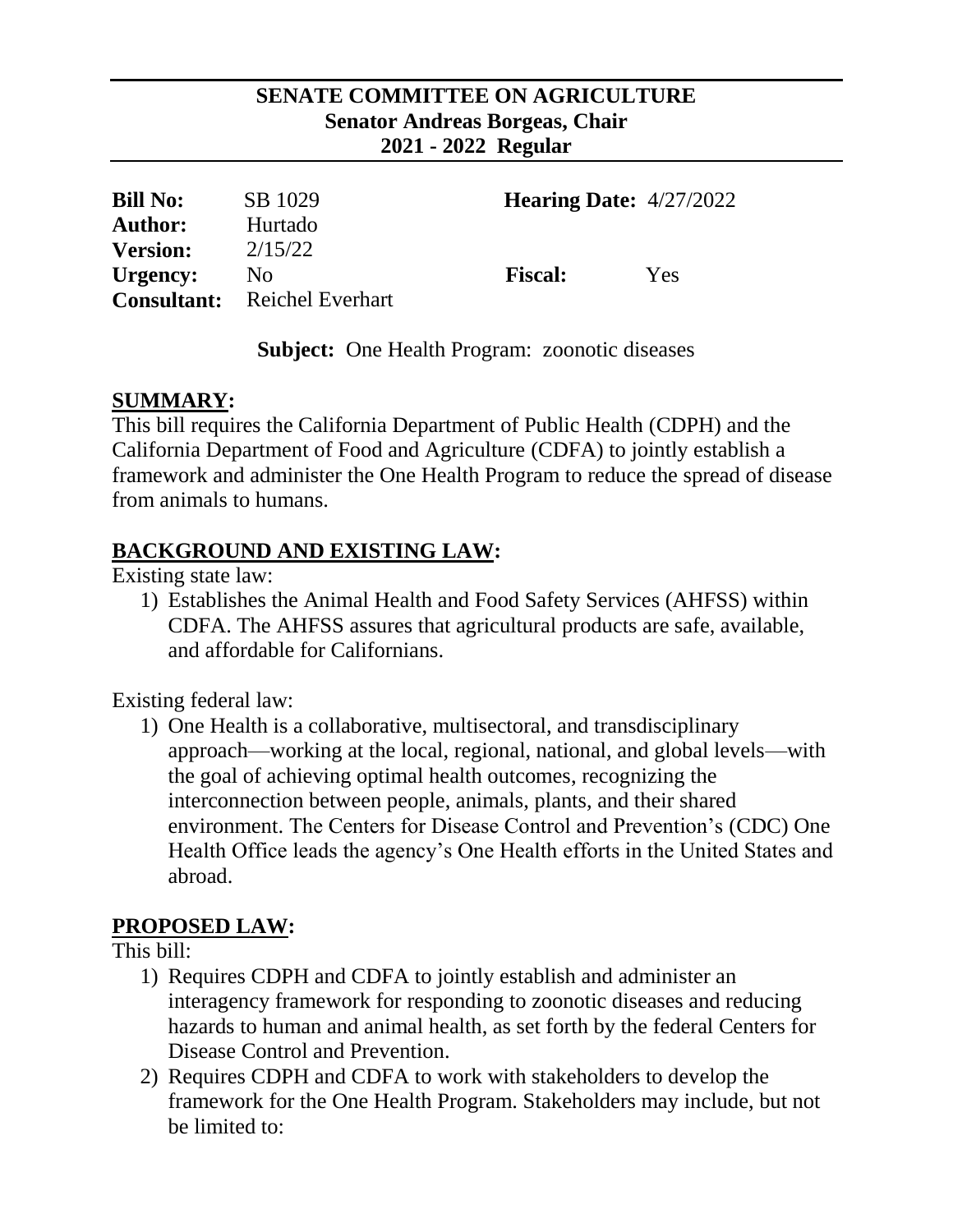- a. One Health Office of the CDC
- b. Medical Board of California
- c. Veterinary Medical Board
- d. Agricultural programs
- e. Institutes
- f. Schools within the University of California or the California State University system
- g. Community-based organizations
- 3) Requires CDPH and CDFA to establish goals, identify activities necessary to achieve those goals, and recommend legislation or other actions to advance One Health efforts.
- 4) Requires CDPH and CDFA to periodically submit joint reports to the legislature containing information described in paragraph (1), in accordance with Section 9795 of the Government Code.
- 5) Requires the Legislative Analyst's Office to evaluate the framework established and the implementation of any legislation or other actions based on that framework every three years.
- 6) Requires the bill is to be implemented upon appropriation by the Legislature.

# **ARGUMENTS IN SUPPORT:**

According to the author:

The One Health approach is a collaborative effort of multiple health science professions coming together to achieve optimal health for people, domestic animals, wildlife, plants and our environment.

Earlier this year, multiple horses in several counties in California were exposed and plagued with Equine Herpes Virus (EHV-1) which causes respiratory disease, abortion, neonatal death, and the neurological disease known as equine herpesvirus myelocencephalopathy (EHM)1.

Due to the ease of transmission, the California State Veterinarian, Dr. Annette Jones D.V.M, recommended that events and all nonessential horse movement be postponed in an attempt to limit the spread of the virus.

Animals at risk of contracting new and emerging diseases can shake entire industries, but can also be a danger to human health. It is crucial for California to strengthen its efforts in preventing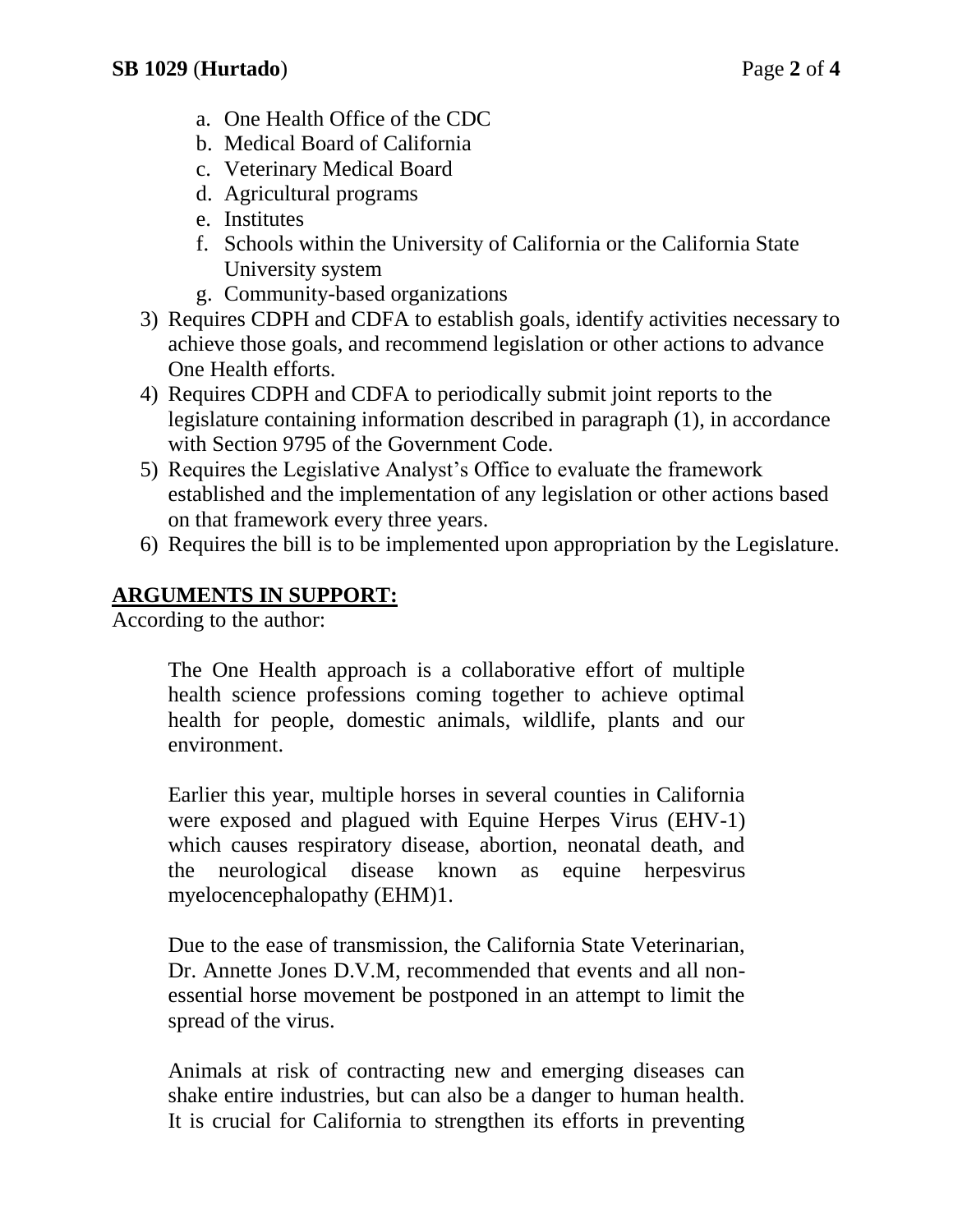and responding to diseases with a One Health approach to help ease the negative effects these diseases leave behind.

SB 1029 addresses and furthers California's commitment to the One Health approach by requiring the California Department of Public Health and the California Department of Food and Agriculture to develop and administer a framework to carry out One Health program goals and principles.

The California Veterinary Medical Association writes in support of the bill, stating the veterinary medical community is part of a "critical 'first line of defense' in detecting emerging infectious diseases that may affect the food supply or become transmissible threats to human life." The association also notes the importance of the stakeholder process, which this bill establishes.

## **COMMENTS:**

According to CDFA, there is currently a robust collaboration with CDPH. The Animal Health and Food Safety Services Division of CDFA supports the One Health concept and is committed to collaborating with local and national partners to protect California's livestock and public health, ensure a safe, wholesome food supply, and enhance stewardship of the environment" *[\(https://www.cdfa.ca.gov/AHFSS/OneHealth.html\)](https://www.cdfa.ca.gov/AHFSS/OneHealth.html).*

The AHFSS website defines zoonotic diseases as "…diseases and infections that are naturally transmitted between animals and humans. At least 60% of all human pathogens are zoonotic, as well as 75% of recent emerging infectious diseases affecting humans. Pathogens may be bacteria, viruses, fungi, or parasites, and can spread by contact with animals or contaminated environment/objects, by insect or arthropod vectors, or through food."

### **RELATED LEGISLATION:**

SCR 58 (Hurtado): Proclaims November 3, 2021, as One Health Day, a global campaign that celebrates and brings attention to the need for a One Health approach to address shared health threats at the human-animal-environmental interface *(Chapter 146, Statutes of 2021).*

### **SUPPORT:**

American Society for the Prevention of Cruelty to Animals California Animal Welfare Association